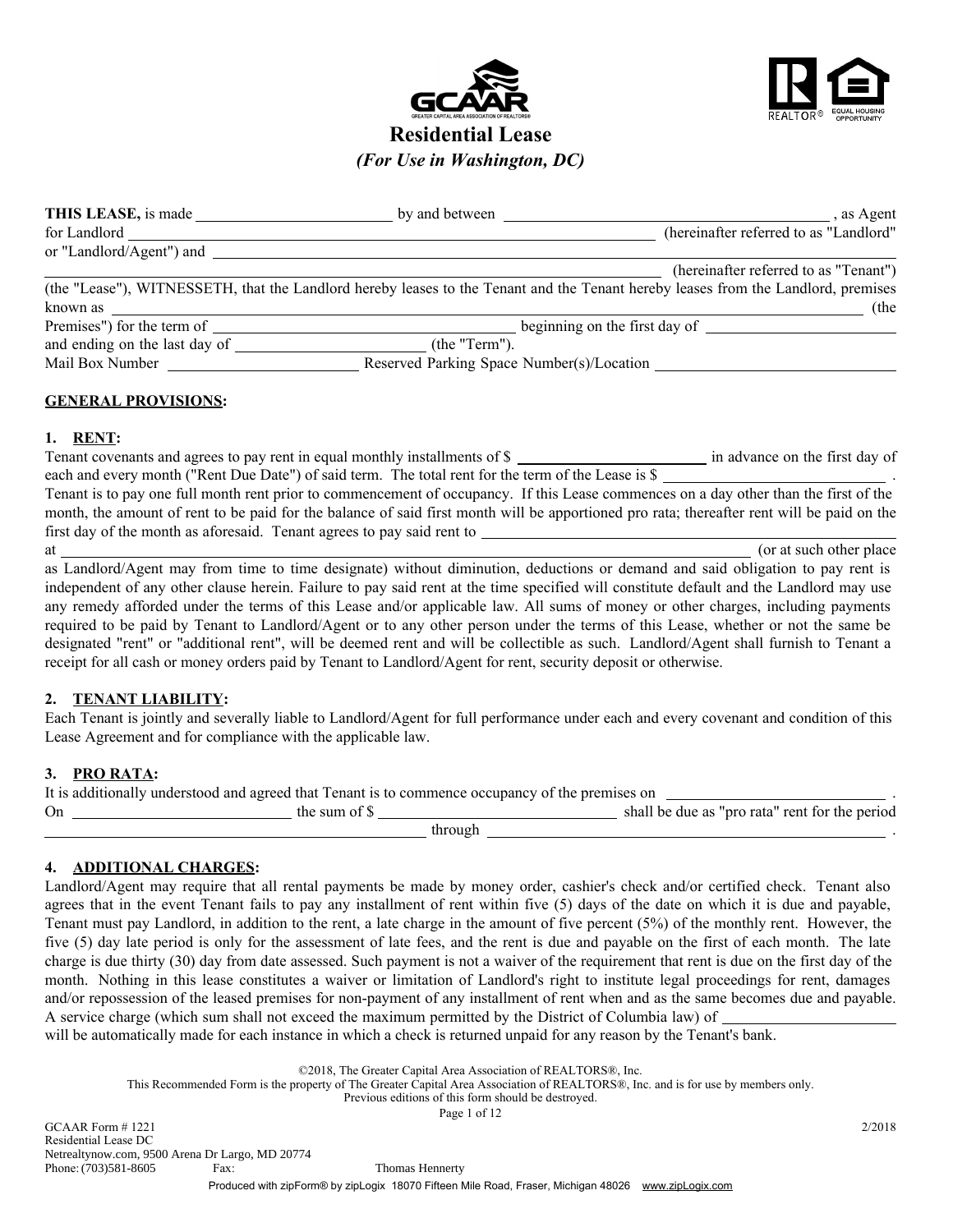# 5. SECURITY DEPOSIT:

Landlord hereby acknowledges receipt of the sum of \$ (an amount not to exceed the first full month's rent) which is to be retained as a security deposit for the performance by Tenant of all covenants, conditions and terms of this Lease, to be held and deposited in accordance with the applicable provisions of the Housing Regulations of the District of Columbia. Landlord shall not be obligated to apply the same on rent or other charges and arrears or on damages for Tenant's failure to perform said covenants, conditions and terms, although Landlord may so apply the security at Landlord's option. Tenant's loss or Tenant's right to possession of the premises for nonpayment of rent or for any other reason shall not in any event be affected by reason of the fact that Landlord or Agent holds the security deposit. In the event Landlord repossesses said premises because of the Tenant's default or because of Tenant's failure to carry out the covenants, conditions and terms of this Lease, Landlord may apply such security on account of all damages suffered by reason of Tenant's default or breach.

Pursuant to the D.C. Housing Code, after a tenancy is terminated, Landlord has <u>forty-five (45) days</u> to return the deposit, or notify the Tenant in writing of his or her intention to withhold and apply the monies toward expenses incurred under the terms and conditions of this lease. If Landlord elects to apply the security deposit to monies owed by the Tenant to the Landlord, either for rent, additional rent, or damages, then Landlord shall notify Tenant that he/she intends to withhold the deposit and Landlord has thirty (30) days, from the date the Tenant was first notified, to refund the balance of the deposit that was not used to pay costs of expenses incurred, and at the same time must provide Tenant with an itemized statement, including costs, of the repairs for which the money was spent.

All utility services in the premises shall be ordered disconnected and all final bills paid by Tenant, with proof of receipts, before any part of the security deposit will be returned. Interest shall be paid or credited Tenant in accordance with the provisions of said Housing Regulations. NO PORTION OF SAID DEPOSIT SHALL BE USED BY TENANT FOR ANY PAYMENT OF ANY RENT DUE.

In the event of a sale of the property upon which the premises are situated or the transfer or assignment by the Landlord/Agent of this Lease, the Landlord/Agent has the obligation to transfer the security deposit to the transferee. After the transfer is made and after written notice of same is given to the Tenant with the name and address of the transferee, Landlord/Agent is released from all liability for the return of the security deposit and the Tenant must look solely to the new Landlord/Agent for the return of his security deposit. It is agreed that the foregoing will apply to every transfer or assignment made of the security deposit to a new Landlord/Agent. In the event of any rightful or permitted assignment of this Lease by the Tenant to any assignee or sublessee, the security deposit is deemed to be held by the Landlord/Agent as a deposit made by the assignee or sublessee and the Landlord/Agent will have no further liability with respect to return of such security deposit to the assignor.

The Landlord, or Landlord's estate, but not the managing agent or court appointed receiver, shall remain liable to the Tenant for the maintenance of the security deposit as required by law.

# 6. POSSESSION:

In the event that Landlord is unable to deliver possession of the premises at the commencement of the tenancy, Landlord agrees to use whatever efforts are, in his determination, reasonable to secure possession of the premises for Tenant, including the recovery of possession as against a former occupant wrongfully holding over, but in no event shall Landlord, Agent or the manager of the premises be liable to Tenant for any delay in possession. Notwithstanding the provisions of the foregoing sentence, Tenant shall have no responsibility to pay rent for the time elapsing from the beginning of the term of this Lease until the premises are available for occupancy by Tenant.

### 7. USES/AUTHORIZED OCCUPANTS:

The premises will be used solely for residential purposes and be occupied by no more than persons, including children. The following persons and no others, except after born children, children adopted by tenant, or children of whom tenant is appointed guardian are authorized by Landlord to reside within the demised premises:

Tenant will not use the premises for any disorderly or unlawful purposes or in any manner offensive to others and will comply with all applicable Federal and local laws and ordinances. Tenant shall not permit any person on the premises with the tenant's permission to willfully or wantonly destroy, deface, damage, impair or remove any part of the structure or dwelling unit or the facilities, equipment, or appurtenances. Tenant expressly agrees not to allow or permit controlled dangerous substances of any type or paraphernalia used in connection with controlled dangerous substances within the leased premises or in the common areas. Tenant expressly assumes the obligation and affirmative duty of prohibiting family members and guests from possessing or bringing onto the leased premises or common areas any controlled dangerous substance or paraphernalia. Tenant expressly agrees that the use, possession or distribution of controlled dangerous substances or paraphernalia in the leased premises or common areas by the Tenant, family or guests shall

©2018, The Greater Capital Area Association of REALTORS®, Inc.

This Recommended Form is the property of The Greater Capital Area Association of REALTORS®, Inc. and is for use by members only.

Previous editions of this form should be destroyed.

Page 2 of 12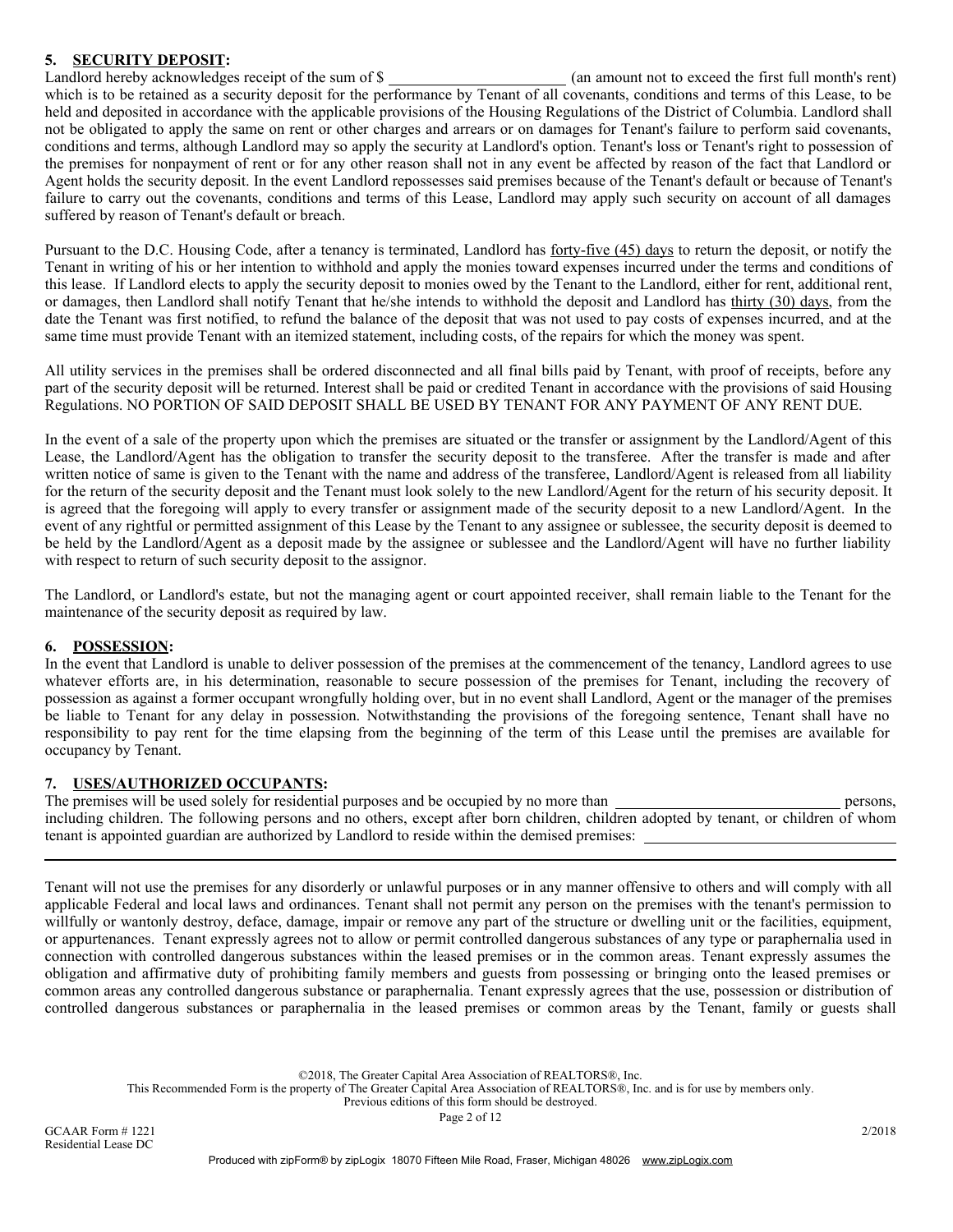constitute a substantial breach of this Lease by the Tenant, which shall entitle Landlord/Agent to terminate this Lease and recover possession of the premises. It is expressly stipulated and agreed to by the Tenant that it will not be a defense to any action for possession resulting from Tenant's breach of this paragraph that the Tenant did not consent to or have knowledge of the presence of the controlled dangerous substances or paraphernalia upon the leased premises or common areas by Tenant's family members or guests. This paragraph does not limit any rights Landlord/Agent might have to seek termination of this Lease without a showing of controlled dangerous substances actually being on the premises if vehicular and foot traffic to and from the premises is of such magnitude so as to interfere with the enjoyment of neighbors or, if applicable, common areas.

### 8. COMMON OWNERSHIP COMMUNITY RULES AND REGULATIONS:

for the cost of any fines levied upon the Landlord as a result thereof.

Tenant, Tenant's family, guests and employees must abide by all rules and regulations and all notices governing the property now or hereafter in effect by the (print name) (print name) of common ownership community, if applicable). A copy of this Lease Agreement must be submitted to the common ownership community, if required. Any obligation of the owner that affects the use and occupancy of the unit or any common area associated with the unit is enforceable against the Tenant. Tenant acknowledges receipt of a copy of the rules and regulations. Failure to cure any on-going violations of the Rules and Regulations by the Tenant will be deemed a breach of this Lease and Tenant will be responsible

The provisions herein, not withstanding, if the legal documents and rules and regulations of the named Association prohibit subleasing, Landlord/Agent need not consent to an assignment or sublease of the premises.

FOR CONDOMINIUMS/COOPERATIVES ONLY: In addition to the rights of Landlord under this Lease and at law or in equity in the event of any such breach by Tenant, the Condominium/Cooperative /Home Owners association shall have the right and authority to bring legal action and/or equitable action against Tenant and/or such occupant(s) for such failure to comply with such rules, notices, bylaws, or regulations and to enforce the same against Tenant and/or such occupant(s) as the Condominium/Cooperative association's governing documents may allow.

### 9. PETS/SERVICE ANIMALS:

A. Pets: (This paragraph does not apply to service animals covered by American with Disabilities Act (ADA).) Tenant shall not keep or allow pet(s) on premises except as follows or with the subsequent written consent of Landlord/Agent. The following pet(s) may be kept on the premises:

Yes No # ALLOWED TYPE OF PET(S) WEIGHT

Should the above consent be given, Tenant agrees to arrange for and pay the costs of having the carpets/flooring professionally cleaned, deodorized and treated for fleas, ticks and other vermin at the termination of occupancy, Landlord has the right to pre-approve the carpet cleaning company. Paid receipts for such cleaning and treatment must be provided to Landlord/Agent. Tenant further agrees to assume all liability and to be responsible for any damage caused by said pet(s) such as, but not limited to damage to carpets, subflooring and wood floors, screens, glass and frames and landscaping. Tenant must comply with any pet ordinances enacted by the local authorities, homeowners or condominium associations. Tenant shall not keep any pet on the premises if the pet is or becomes vicious or threatening, bites or attacks any person or other pet, or otherwise is or becomes a nuisance. Tenant assumes full liability for the results of any actions of pet.

If Tenant permits or harbors a pet on the premises without: 1) permission of Landlord/Agent and 2) payment of an additional required deposit, Tenant shall be in violation of the lease. If Tenant violates the "no pets" provision of the lease, Tenant agrees to pay, as additional rent \$ per month per animal for each month violation exists, in addition to any damages, physical or otherwise, which in the opinion of Landlord/Agent were caused by the unauthorized animal on the premises. Agent also reserves the right to require removal of the animal from the premises, and require additional security deposit to be held for balance of the tenancy. *The combined total of any and all deposits may not exceed the equivalent of the first month's rent.*

B. Service Animals: If Tenant or Tenant's minor child has a disability, Tenant may keep and maintain a service animal trained to do work or perform tasks for the benefit of the individual with a disability. Such service animal may be kept within the Property, and shall have access to the rental facility and all other related structures in accordance with applicable laws. If Tenant has a service pet, Tenant agrees to pay the cost of having the Property de-fleaed and de-ticked by a professional exterminator, and if carpeted, the carpeting shampooed and deodorized by a professional cleaner, at the termination of occupancy. Tenant further agrees to assume all liability for pet's behavior and actions, and will be responsible for compliance with all laws, regulations and ordinances regarding pets and for any damage caused by said including, but not limited to, odor and property damage. NOTICE: A Landlord may not require a Tenant with a disability accompanied by a service animal to pay a security deposit for the service animal.

©2018, The Greater Capital Area Association of REALTORS®, Inc.

This Recommended Form is the property of The Greater Capital Area Association of REALTORS®, Inc. and is for use by members only.

Previous editions of this form should be destroyed.

Page 3 of 12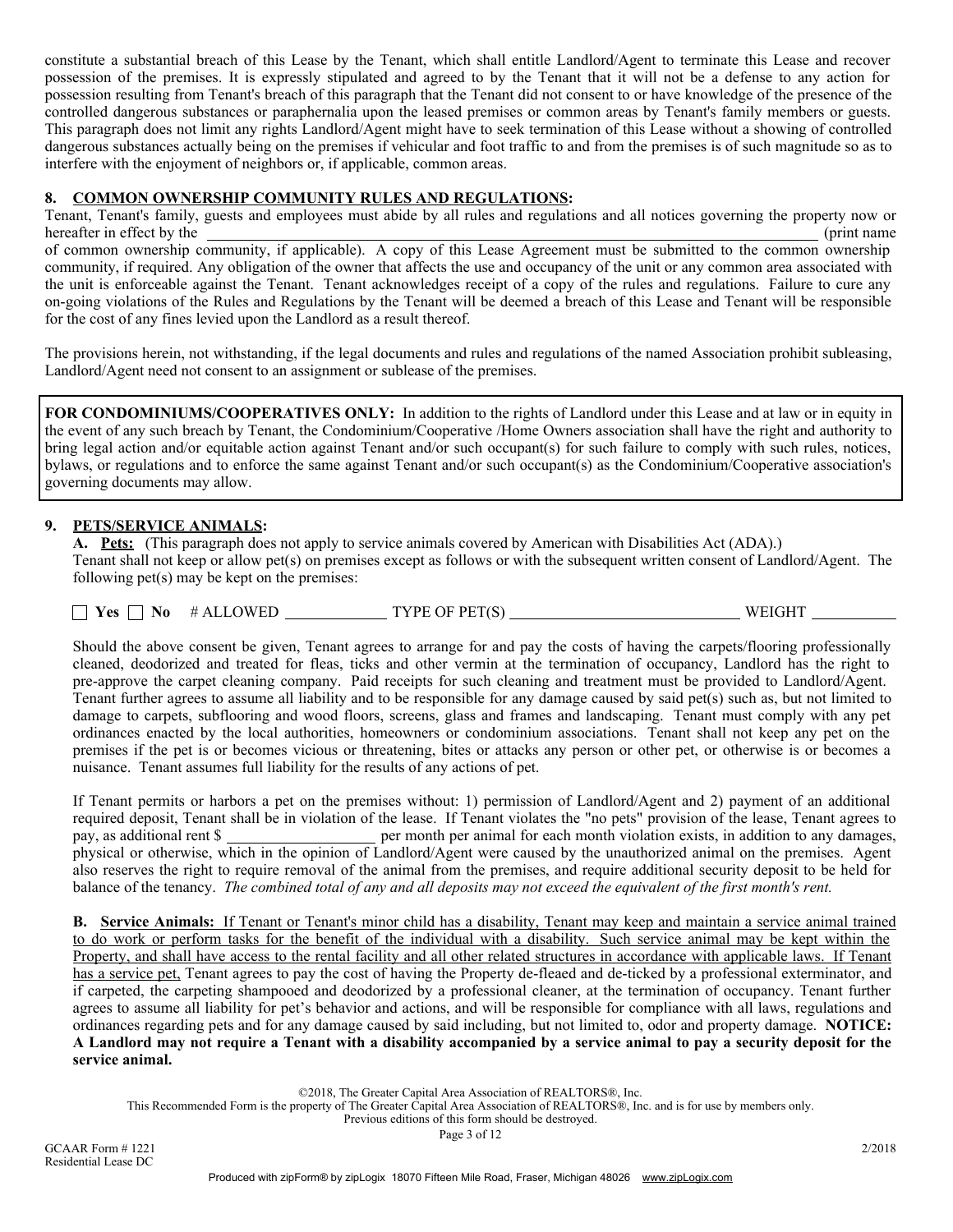# 10. MAINTENANCE:

A. By Tenant: Tenant must generally maintain the rental dwelling and other appurtenances such as garage or shed, if any, in a clean, sanitary and safe condition. Such maintenance includes the caulking of bathtubs and sinks; replacement of HVAC filters, fuses, resetting of circuit breakers, batteries and light bulbs; cleaning of carpets, chimneys, fireplaces and pools (as applicable); and cleaning of appliances including, but not limited to, stoves and microwave ovens, refrigerators and freezers, garbage disposals, trash compactors, dishwashers, washing machines, clothes dryers (to include dryer vent), window air conditioning units, humidifiers and de-humidifiers. Tenant is responsible for general control and elimination of household pests including, but not limited to, bed bugs, fleas, ticks, roaches, silverfish, ants, crickets and rodents.

Tenant shall be responsible for replacement of broken glass and screens. Tenant is responsible for keeping plumbing fixtures clean, sanitary and maintaining commode, drains and air gaps free of blockages, and operate all electrical and plumbing fixtures properly. Tenant must not refinish or shellac the wood floors. Tenant must keep at least 80% of the floor area covered with rugs or carpeting. Tenant must keep the premises heated and turn off water to exterior spigots in cold weather to avoid freezing pipes.

All garbage and trash must be placed by Tenant in suitable covered containers and disposed of in a clean and sanitary manner by depositing it appropriately for regular pick-up and removal or placing it in trash chutes or in a trash room in accordance with the rules and regulations applicable to the Premises. Tenant will abide by all local laws and regulations concerning the separation, special pick-up and removal of recyclables. Any municipal fines incurred for failure to comply with said laws will be promptly paid by Tenant and Tenant will furnish a receipt of payment to Landlord.

Tenant must promptly report to Landlord any problems requiring repairs or replacement beyond general maintenance. *Tenant must not order repairs or replacements without prior written approval from the Landlord/Agent.* The Landlord may consider the failure of the Tenant to maintain the property in accordance with Tenant's responsibilities as a breach of this Lease and may elect to take legal action to terminate this Lease. Tenant is responsible for any costs incurred for repairs or replacements made necessary due to abuse or negligent acts of commission or omission (including a failure to report a problem to Landlord/Agent in a timely manner) by the Tenant, family, guests, employees, invitees or pets.

If Tenant and Landlord make arrangements for Tenant to meet vendor to make repairs or perform maintenance, and Tenant fails to meet vendor as scheduled, Tenant shall be responsible for any charges incurred for the Tenant's failure to meet vendor as scheduled. Further, should tenant require that such vendor appointments be made during vendor's overtime hours, and the work required does not qualify as an emergency, Tenant shall be responsible for the additional charges incurred to accommodate said overtime request.

If Tenant is inadvertently locked out, Tenant agrees to call a licensed locksmith to provide access to the property. If a professional locksmith is necessary, Tenant agrees to pay any charges incurred at the time access is given. If the lock must be re-keyed, Tenant agrees to provide the new key to the Landlord or Agent, whichever is managing the property, within 24 hours.

FOR DETACHED/TOWNHOUSE/ROWHOUSE PROPERTIES ONLY Keeping up, preserving in good condition, and keeping trimmed any lawn, trees, vines, shrubbery and gardens; removing leaves, sticks and other debris that accumulate on the property; promptly removing ice and snow as necessary; keeping gutters, downspouts and exterior drains cleaned and cleared of leaves and other debris.

### B. By Landlord:

Landlord/Agent is responsible for replacement of or repairs to structural elements of the building (or unit to which this lease applies), major appliances (including washers/dryers and air conditioning, if furnished) and electrical, plumbing, and heating systems. Structural elements include, but are not limited to, the roof, floor and ceiling systems; bearing walls and partitions; columns, lintels, girders and load-bearing beams; foundation systems and footings; all interior stair-carriage systems; all necessary materials required for the joining, support, fastening or attachment of the foregoing items; all components of the exterior designed to prevent infiltration of water (i.e., paint, shingles, siding and trims); and hand railings, steps, sidewalks and driveways. In the event of a bona fide emergency, and if after reasonable effort, notification to the Landlord/Agent is Landlord's expense, through a licensed and insured contractor. Tenant must immediately notify the Landlord in writing of such repairs.

©2018, The Greater Capital Area Association of REALTORS®, Inc.

This Recommended Form is the property of The Greater Capital Area Association of REALTORS®, Inc. and is for use by members only.

Previous editions of this form should be destroyed.

Page 4 of 12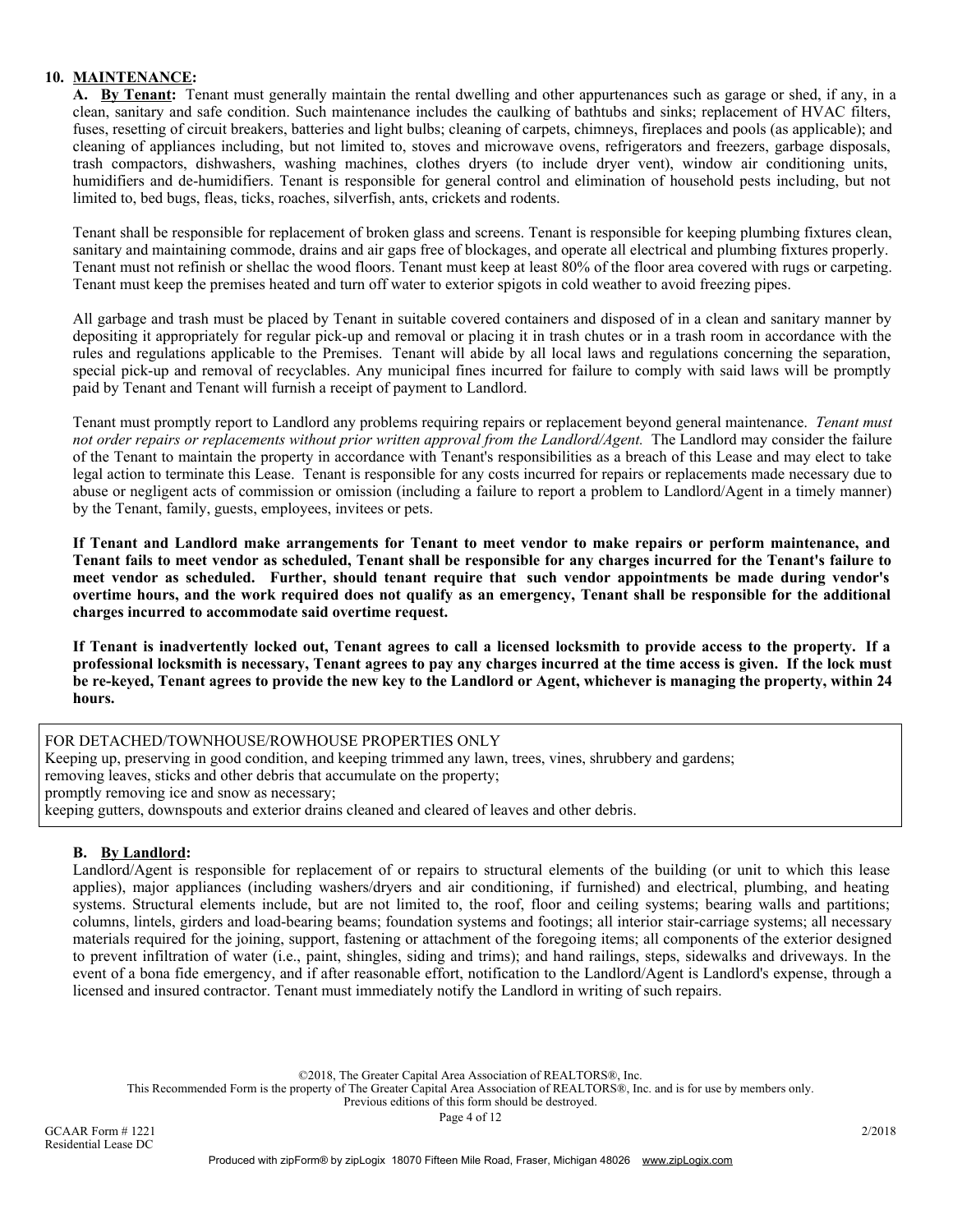# 11. UTILITIES:

Tenant must pay all applicable, individually metered gas, electricity or water utility charges. In instances where water is individually metered, Tenant shall be required to furnish a receipted water bill within 30 days after the termination of the lease, extension or renewals thereof or Landlord/Agent will deduct the amount of the final bill from Tenant's security deposit. Landlord shall provide one working phone jack and is not required to install nor maintain cable, additional phone jacks, cable wiring or multiple phone line access. Tenant may be required to remove satellite dishes and/or visible cables and to restore the premises to its original condition.

| Tenant acknowledges responsibility for $\Box$ Water $\Box$ Gas $\Box$ Electric $\Box$<br><b>Other</b> |  |
|-------------------------------------------------------------------------------------------------------|--|
|                                                                                                       |  |

#### 12. HEATING OIL:

| Fuel Oil tank will be $\Box$ filled or $\Box$ measured prior to Tenant occupancy; it will then become Tenant's responsibility to leave fuel in |
|------------------------------------------------------------------------------------------------------------------------------------------------|
| tank $\Box$ full or have it $\Box$ measured upon termination of occupancy. If measuring method is elected Landlord/Agent and Tenant            |
| agree to reimburse (or pay) other party for overage (or shortage) of measured contents at termination of lease. Tenant agrees to purchase      |
| heating oil from                                                                                                                               |

Company at Phone as, Landlord/Agent requires the service contract remain in effect with this company.

### 13. SMOKE DETECTORS AND CARBON MONOXIDE ALARM:

#### A. SMOKE DETECTORS:

I. Landlord/Agent certifies that Smoke Detectors have been installed and are in proper working condition in accordance with applicable law prior to Tenant's occupancy. It is the responsibility of the Tenant to check Smoke Detectors periodically during the tenancy and replace batteries as necessary to keep the Smoke Detectors in proper working condition and to report any malfunctions to Landlord/Agent in writing. A smoke alarm must be installed in each room used for sleeping purposes, one on every floor and one on the ceiling or wall outside of each sleeping area in the vicinity of bedrooms.

II. Where the Landlord/Agent has failed to comply with the smoke alarm provisions, the Tenant must notify the Landlord/Agent in writing that the installation, replacement or repair of a smoke alarm is needed. If the Landlord/Agent fails to take the requested actions within ten (10) days after such request or such later date as mutually agreed, the Tenant is authorized to purchase, install and maintain battery-operated smoke alarm(s) as a temporary safeguard at the Owner's expense *and the Tenant is to submit the receipt to the Landlord/Agent within ten (10) days of purchase.*

III. Landlord/Agent assumes no responsibility or liability for any unreported malfunctions to or misuse of Smoke Detectors by the Tenant which results in injury or damage to persons or to the leased premises and the Tenant shall be responsible for any fines by any governmental agency.

### B. CARBON MONOXIDE ALARM:

I. If the premise has a carbon fuel burning appliance or an attached garage, Landlord/Agent is required to install a carbon monoxide alarm complying with Underwriters Laboratory (UL) Standard 2034 that shall be installed in the immediate vicinity of bedrooms and sleeping areas *and where required by code.*

II. Landlord/Agent assumes no responsibility or liability for any unreported malfunctions to or misuse of carbon monoxide alarm by the Tenant which results in injury or damage to persons or to the leased premises and the Tenant shall be responsible for any fines by any governmental agency.

#### 14. ALTERATIONS:

Tenant, without the prior written permission of the Landlord/Agent, will not remodel or make any structural changes, alterations or additions to the premises; will not paper, paint or decorate; will not install, attach, remove or exchange appliances or equipment, such as air conditioning, heating, refrigerator or cooking units, will not drive nails or other devices into the walls or woodwork (except for a reasonable number of picture hangers); and will not change the existing locks of the premises or install additional locks. In any such instance where permission is granted, it shall be incumbent upon the Tenant to secure the necessary permits or community association permission. If the premises are subject to a community association, Tenant may not install anything on any common element.

Tenant may, without the prior written permission of the Landlord/Agent, install a radio or television antennae, subscription or satellite dishes or pay television devices and wiring, provided that dishes do not exceed 1 meter in diameter and that the installation is performed in a safe and secure manner. Applicable community rules and regulation apply. Tenant is responsible for repairing any damage caused by the installation or removal of such devices. Tenant is expressly prohibited from the removal of any existing wiring or equipment without written consent of Landlord/Agent.

©2018, The Greater Capital Area Association of REALTORS®, Inc.

This Recommended Form is the property of The Greater Capital Area Association of REALTORS®, Inc. and is for use by members only.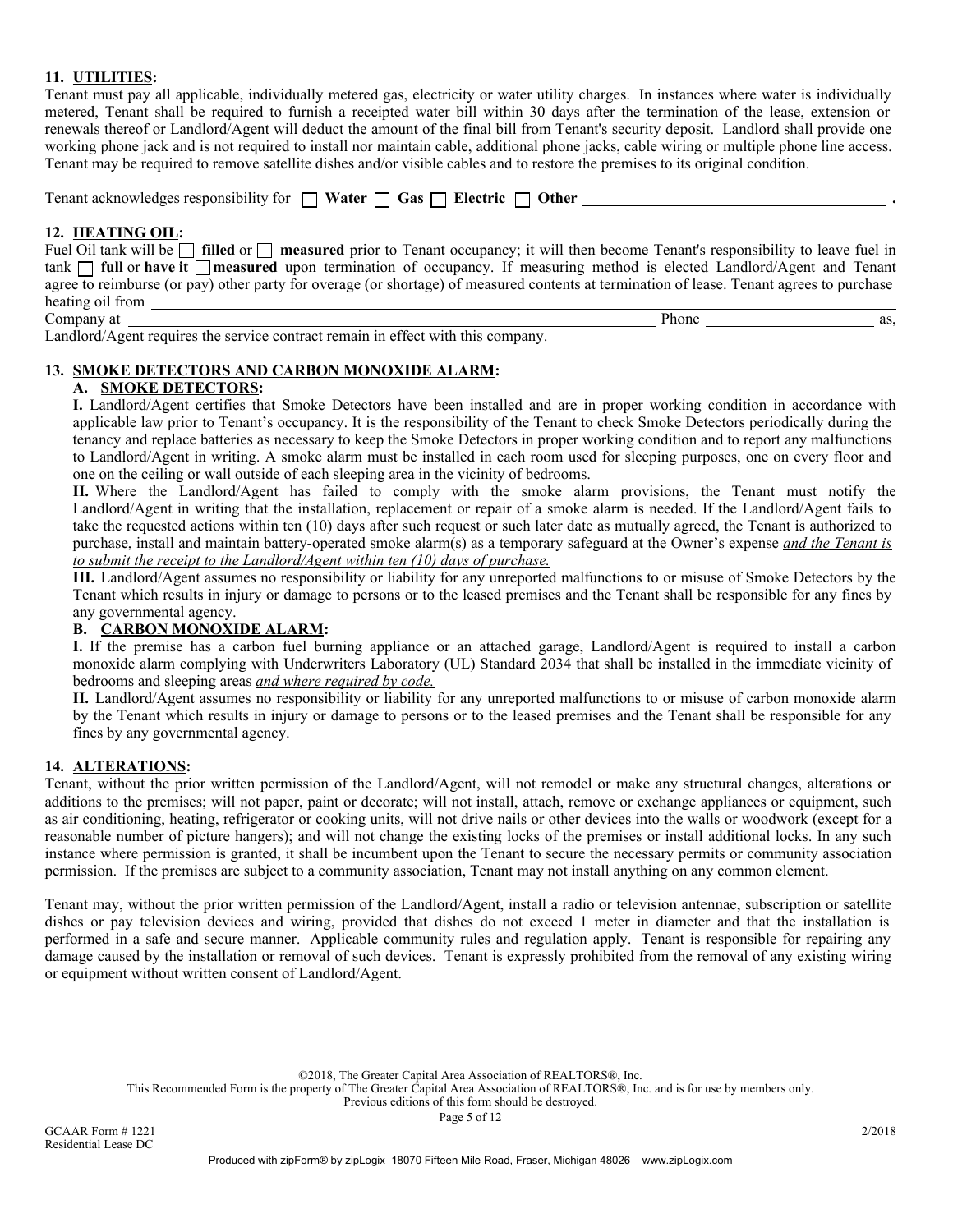# 15. VEHICLE PARKING:

No unlicensed, dismantled, inoperable and/or wrecked motor vehicles, including but not limited to automobiles, trucks, motorcycles, trailers or other such vehicles shall be parked on the property. Any vehicle as described herein that is parked on the property must have current license plates attached and said vehicles must be in operable condition. Licensed vehicles may be parked only in garage, driveways, if provided, or on the street. No vehicles shall be parked or stored on the grass or lawn of the property. In addition, the repair or maintenance of any and all motor vehicles is prohibited on or in front of said property.

There also shall be no parking or storage of commercial vehicles on the property at any time. For the purposes of this lease, a commercial vehicle is described as any vehicle that is in excess of 10,000 pounds manufacturer's gross vehicle weight, has lettering in excess of four (4) inches, exceed 300 cubic feet of load space, has dual rear axles and/or a stake platform, dump bed, crane, tow truck or roll back bed.

Additional restrictions may apply, as stated in the Rules and Regulations of any applicable Common Ownership Community.

#### 16. SUBLET/ASSIGNMENT:

Tenant must not assign this Lease or sublet the premises or any portion thereof, or transfer possession or occupancy thereof to any other person or persons without the prior written consent of the Landlord/Agent, which consent must not be unreasonably withheld provided that the prospective assignee or subtenant satisfies established standards set forth by Landlord for all prospective tenants including, but not limited to, a credit check, rental and employment references and Tenant's payment of \$ service charge, which must be fair and reasonable, defraying Landlord's expenses incidental to processing the application for assignment or sub tenancy. In the case of subletting, Tenant may be held liable for any breach of this Lease by subtenant. This section does not apply to premises located in a common ownership community that legally restricts or prohibits subletting or assignments.

#### 17. INSURANCE:

Landlord's insurance policy does not provide tenant coverage for personal belongings or public liability. Tenant is required to obtain Renter's Insurance Policy to protect Tenant's personal belongings and for public liability throughout the tenancy. Tenant must add Landlord/Agent as an additional Interest/Insured. In the event that tenant fails to purchase or maintain a renter's policy the Landlord may at tenant's expense purchase said policy to be in effect throughout the lease. Tenant will do nothing and permit nothing to be done on or about the premises, which will contravene any fire insurance policy covering the premises.

### 18. HOLD HARMLESS:

Tenant must indemnify and save Landlord/Agent harmless from any and all loss, claim or damage by reason of any accident, injury, or damage to any person or property occurring anywhere on or about the leased premises which is within the exclusive control of the Tenant, unless damage, injury or accident is caused by Landlord's/Agent's negligence or violation of law. Further, Landlord/Agent is not liable for any loss or damage to property of Tenant caused by vermin or by rain, storm water or steam that may leak into or flow from any part of the said premises or from any source, unless the damages are caused by the Landlord's negligence or violation of law. Tenant is entitled to pursue all legal and equitable remedies including reimbursement against Landlord/Agent for any loss sustained by Tenant that is the result of Landlord's negligence.

### 19. LANDLORD/AGENT ACCESS TO PROPERTY:

A. Routine Entry: Landlord/Agent may enter the premises after giving due notice to the Tenant for (i) routine inspection to determine property condition, (ii) make necessary repairs, decorations, alterations or improvements; (iii) supply services only by mutual agreement during normal business hours; or (iv) exhibit the dwelling unit to prospective purchasers, mortgagees, or tenants. B. Emergency Entry: Landlord/Agent may enter the premises immediately without notice to Tenant in an emergency situation.

©2018, The Greater Capital Area Association of REALTORS®, Inc.

This Recommended Form is the property of The Greater Capital Area Association of REALTORS®, Inc. and is for use by members only.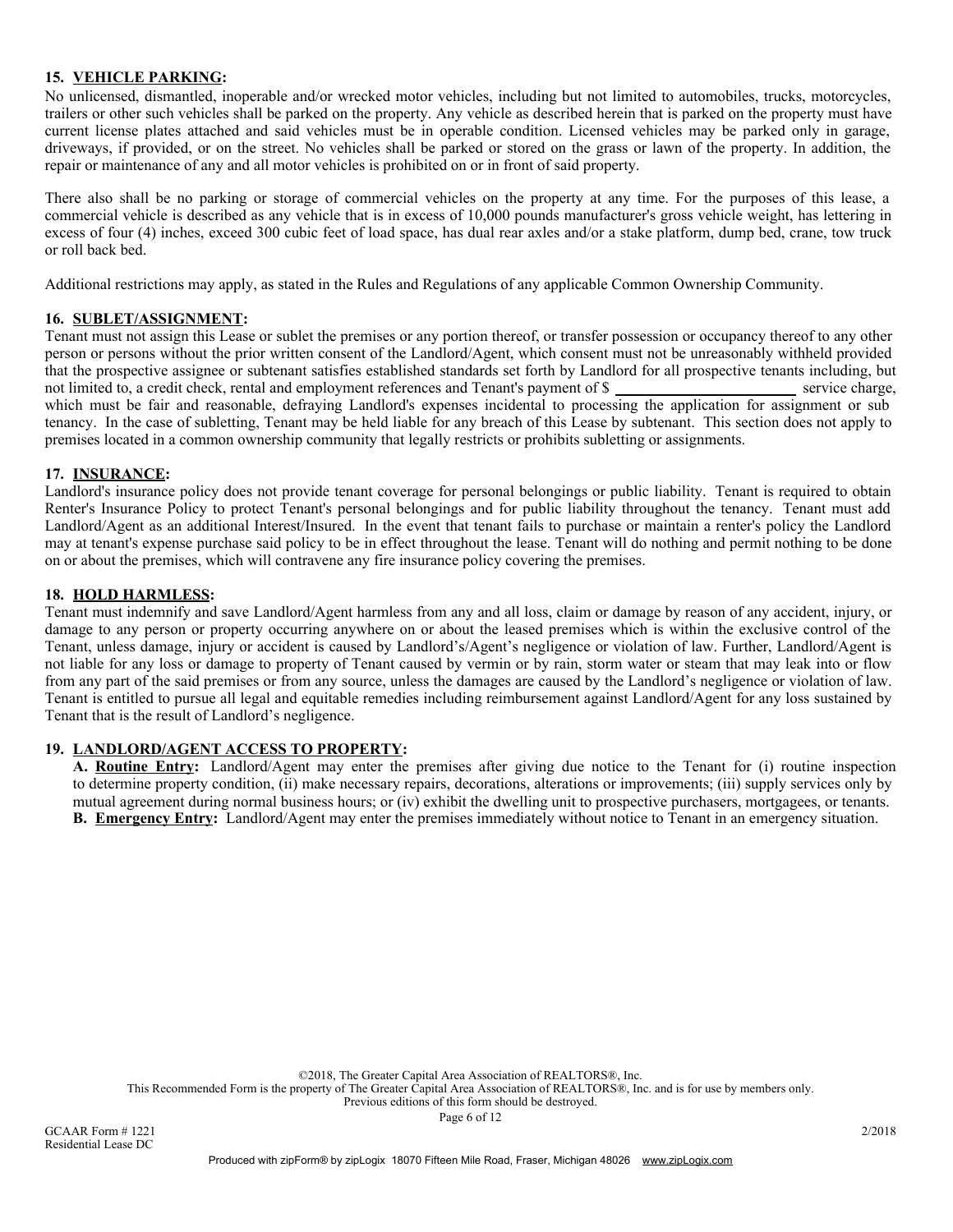C. Entry to Perform Requested Repairs: Any request for service from Tenant is construed to mean that permission to enter the premises has been granted for the purpose of making requested repairs.

D. Entry for Governmental Agency Inspection: Landlord/Agent may enter the premises after due notice to the Tenant when the Landlord is required to allow access to the government agency responsible for an inspection.

E. **Entry for Good Cause:** Landlord/Agent may enter the premises after due notice to the Tenant when the Landlord has good cause to believe that the Tenant may have breached the lease or may be in violation of local or Federal law.

F. Entry for Showing Property: Tenant will permit Landlord or Agent to post a "For Rent" sign, along with a Key-Box to the main entrance for prospective tenants and agents' access, and to show said premises at reasonable hours to prospective tenants during the last days of the term herein. If the premise is put on the market for sale during the tenancy, Tenant will permit Landlord or Agent to post a "For Sale" sign, a Key-Box, and permission to show. If Tenant refuses to allow access to Landlord or Agent as provided above, such refusal shall be a breach of this Lease and Landlord may obtain injunctive relief to compel access or may terminate this Lease, and bring an action for possession and damages sustained, including re-letting costs.

## 20. DEFAULT:

A. In the event of any default, except the failure to pay rent and late charges, or if the Landlord/Agent deems the tenancy of the Tenant undesirable by reason of objectionable or improper conduct by the Tenant or Tenant's family, guests, or employees that causes annoyance to neighbors or should the Tenant occupy the premises in violation of any rule,or any federal or local law, then, the Landlord/Agent has the right give the Tenant personally or by sending via first class mail a thirty (30) day written notice to cure or quit the premises that includes the basis for said notification.

B. Failure to pay rent and late charges as specified herein will constitute a default. In the event of such default, the Landlord/Agent may use any remedy available under this Lease and/or applicable law, including filing a written Complaint in the District of Columbia Landlord/Tenant Court for Failure to Pay Rent - Landlord's Complaint for Repossession of Rented Property. TENANT HEREBY EXPRESSLY WAIVES ANY NOTICE TO QUIT OR NOTICE TO VACATE IN THE EVENT SUCH TERMINATION IS FOR NONPAYMENT OF RENT.

C. Tenant action to prevent entry after dually authorized notice shall constitute a default.

### 21. BANKRUPTCY OF TENANT:

If Tenant violates any of the provisions of this lease or any of the rules and regulations imposed by Landlord, or if any bankruptcy or insolvency proceedings are filed by or against Tenant (or a receiver or trustee is appointed for his property), or if the premises are vacated or abandoned, Landlord shall be entitled to avail himself of all rights and remedies to which he may be entitled, either by law or in equity (including but not limited to, the right to terminate this lease and recover possession). Landlord/Agent shall also be entitled to recover reasonable attorney's fees and costs as allowed by law. Landlord's waiver of one default by Tenant shall not be considered to be a waiver of any subsequent default. Tenant waives the benefit of any exemption under the homestead, bankruptcy, and any other insolvency law, as to his obligations in this lease. In the event the Tenant is adjudicated bankrupt, (or makes an assignment for the benefit of creditors), this Lease, at the option of the Landlord, shall terminate upon 30 days written notice and the premises shall be surrendered to the Landlord who reserves the right to repossess the premises. This provision of this paragraph shall survive the termination of this lease.

### 22. COURT AWARDED LEGAL FEES:

In an action by the Landlord to recover possession of the leased premises, including a nonpayment of rent action, the Tenant is obligated to pay actual court costs awarded by the court, and to pay any other legal costs or attorney fees awarded by a court. If reasonable attorney's fees are awarded by the Court in a Failure to Pay Rent action, the attorney's fees are not part of the tenant's rent and need not be paid to redeem the premises. If the tenant is the prevailing party, the landlord is obligated to pay the tenant's attorney's fees and costs as awarded by the court.

### 23. RETALIATORY EVICTION:

A. No retaliatory action will be taken by the Landlord/Agent for any complaints made by the Tenant to any public agency, or for any lawsuit filed by the tenant against the landlord/agent or any other attempts by Tenant to enforce the terms of this Lease, or applicable laws, including membership in a tenants' association.

B. The Landlord must not actually or constructively evict or attempt to evict a Tenant from, or deny a tenant access to, the dwelling unit occupied by the Tenant without following the judicial process authorized in the District of Columbia law to obtain possession of the dwelling unit.

©2018, The Greater Capital Area Association of REALTORS®, Inc.

This Recommended Form is the property of The Greater Capital Area Association of REALTORS®, Inc. and is for use by members only.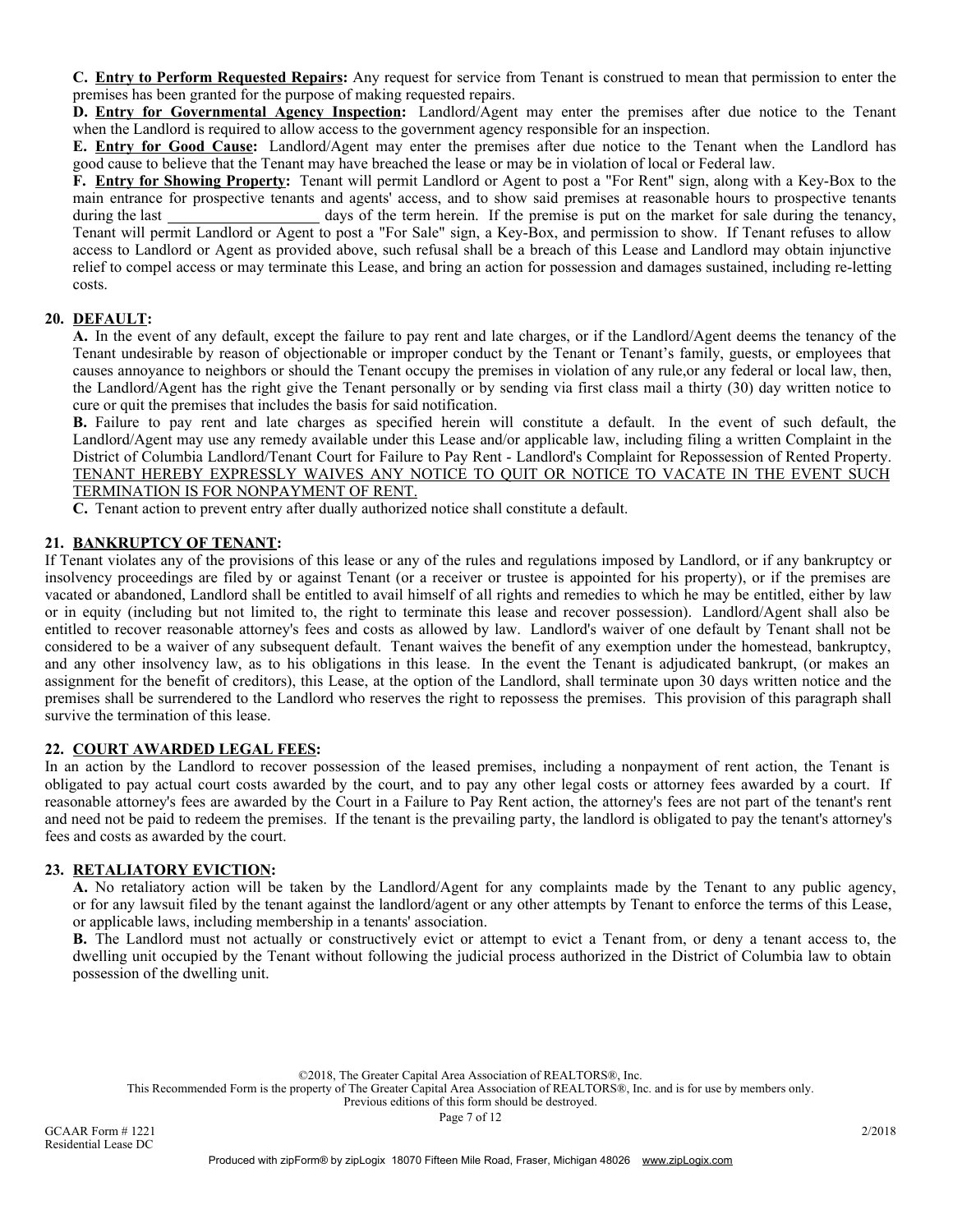### 24. WAIVER CLAUSE:

Any waiver of a default hereunder is not to be deemed a waiver of this Agreement or any subsequent default. Acquiescence in a default shall not operate as a waiver of such default, even though such acquiescence continues for an extended period of time.

## 25. TERMINATION/HOLD-OVER AND NOTICE TO VACATE:

A. Tenant may terminate this Lease at the expiration of said Lease or any extension thereof by giving the Landlord/Agent written notice of termination prior to the expiration of the Term such notice must encompass full rental period(s).

B. If Tenant shall hold over after the expiration of the term of this Lease, tenant shall, in the absence of any written agreement to the contrary, be a Tenant from month to month at the monthly rate in effect during the last month of the expiring term. All other terms and provisions of this Lease shall remain in full force and effect. Tenant shall not give less than days written notice to vacate, to coincide with the end date of the Lease Agreement, or any extension thereof. If the term of the Lease is month to month, the Tenant may give thirty (30) days written notice. Said notice must be received by Agent, if Agent is managing the property, or by Landlord, if Landlord is managing property, by the first day of the month of which the Tenant is to vacate days later.

C. Landlord may give Tenant ninety (90) days notice for Personal Use and Occupancy pursuant to section 501 (D) of the District of Columbia Rental Housing Act of 1985, as amended (Act), codified as D.C. OFFICIAL CODE. § 42-3505.01(d) (Supp. 2008). This notice must be given ninety (90) days prior to the termination of said lease. Landlord shall not receive rent for said Rental Unit which the Housing Provider has repossessed under this subsection during the twelve (12) month period beginning on the date he will recover possession of said Rental Unit.

D. Failure to vacate the premises after proper notice from Landlord/Agent may result in the Tenant being held accountable for rent for the period of the holdover and for consequential damages because of Tenant's holdover occupancy. This lease shall serve as notice of a rent increase of  $\_\_\_\_\_\$  % of the last rent charged if Tenant holds over after proper notice.

(Tenant's Initials) (Tenant's Initials)

### 26. MOVE-OUT INSPECTION/SURRENDER OF PREMISES:

A. Tenant will, upon termination of this Lease, surrender the premises and all personal property of Landlord therein in good and clean condition, ordinary wear and tear accepted. Tenant will leave the premises free of trash and debris; however, Tenant will not paint marks, plaster holes, crevices or cracks; or attempt any repair of the premises without Landlord/Agent's prior written consent. If such cleaning and removal of trash is not accomplished by the Tenant, or if the premises are not left in good and clean condition, then any action deemed necessary by the Landlord/Agent to accomplish same shall be taken by the Landlord/Agent at the Tenant's expense. Upon vacating the premises, Tenant must deliver all keys to the Landlord/Agent within twenty-four (24) hours after vacating. Failure to comply will be cause to charge Tenant for changing locks.

B. Tenant has the right to be present at the time of inspection if Tenant notifies Landlord by certified mail at least fifteen (15) days prior to Tenant's date of moving of Tenant's intention to move, date of moving and new address. Upon receipt of notice, Landlord/Agent shall provide written notification to Tenant ten (10) days in advance of the time and date when the premises are to be inspected. The inspection date shall occur within three (3) business days before or after the date of intended moving as designated in Tenant's notice.

### 27. ABANDONED PERSONAL PROPERTY:

Any personal property, which is left on the premises after termination of the tenancy, shall be considered to be abandoned and Landlord/Agent may dispose of it at Tenant's expense. Landlord/Agent shall not be liable to Tenant or any other person for the loss of property so abandoned.

#### 28. DESTRUCTION:

If the premises are rendered totally unfit for occupancy by fire, act of God, act of rioters or public enemies, or accident, the term of this Lease shall immediately cease upon the payment of rent apportioned to the day of such happening. If, however, the premises are only partially destroyed or damaged and Landlord decides to repair the same, such repairs shall be made by Landlord without unreasonable delay. Tenant may be entitled to a reduced rent while repairs are being made.

#### 29. SUBORDINATION:

This Lease is and will be subject and subordinate at all times to the lien of any mortgage(s) or deed(s) of trust now or hereafter covering the demised premises and to all renewals, modifications, consolidations, replacements and/or extensions thereof.

©2018, The Greater Capital Area Association of REALTORS®, Inc.

This Recommended Form is the property of The Greater Capital Area Association of REALTORS®, Inc. and is for use by members only.

Previous editions of this form should be destroyed.

Page 8 of 12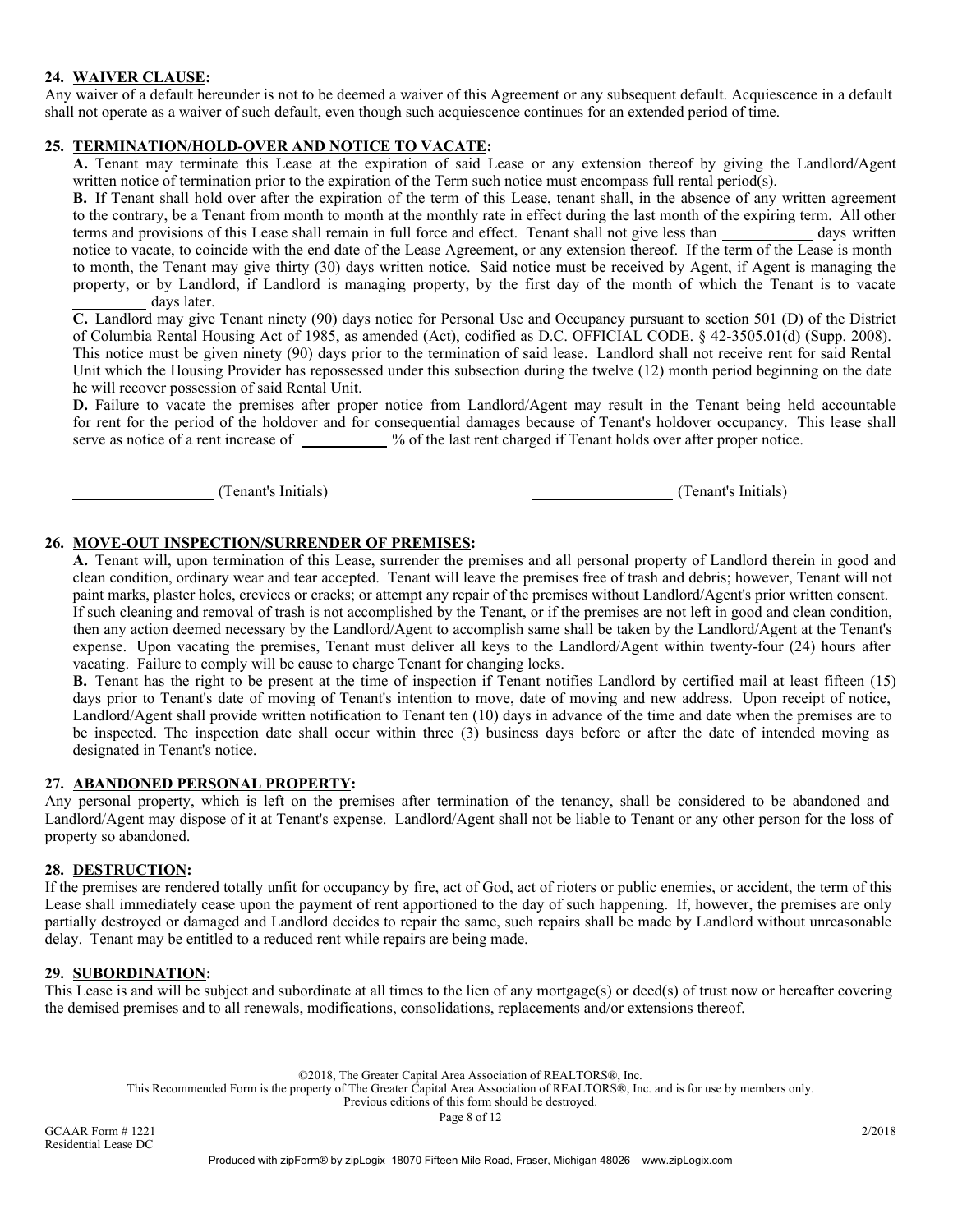### 30. ESTOPPEL CERTIFICATE:

Tenant will, at any time and from time to time, upon not less than fifteen (15) days prior request by Landlord, execute, acknowledge and deliver to Landlord a statement in writing, executed by Tenant, certifying (a) that this Lease is unmodified and in full force and effect (or, if there have been modifications, that this Lease is in full force and effect as modified and setting forth such modifications) and the dates to which the additional rent and other sums payable hereunder have been paid; (b) that there is no existing default hereunder or specifying each such default of which the signer may have knowledge and (c) that Tenant does not have any actual or pending claim against Landlord.

#### 31. AGENCY:

The Owner recognizes (Brokerage) as the Agent negotiating this Lease and agrees to pay a leasing fee pursuant to a separate agreement. The Owner hereby authorizes the Agent to deduct the said fee from the proceeds of rentals received by the Agent.

#### 32. MANAGEMENT:

These premises will be managed by (Owner) (Agent). In payments hereunder made to Agent will be transferred to Owner and that Agent is acting as a conduit of funds. Accordingly, Owner and Tenant agree that Agent is not liable or responsible for the funds after they are transferred to Owner. Owner must abide by all provisions of Security Deposit Law in the District of Columbia. Tenant and Owner agree that Agent is not liable for any violations or breach by Owner or Tenant of the terms of this Lease or applicable laws.

### 33. AUTHORIZATION TO INSTALL KEY-BOX:

The undersigned Tenant agrees that the Landlord/Agent, during the last days of this Lease Agreement or any extension thereof, may install a Key-Box on the door of said property for the convenience and use of any authorized real estate salesperson and/or broker to show the property to prospective Tenants/Purchasers, mortgagees, inspectors, contractors, exterminators, appraisers or other necessary parties during normal business hours including weekends except as otherwise may be agreed upon by the Tenant and the Landlord/Agent. Tenant agrees for himself/herself, heirs, and assigns to completely indemnify, save and hold harmless said Landlord/Agent and its brokers, salespeople, cooperating brokers, agents, the Greater Capital Area Association of REALTORS®, Inc. and all above parties from any and all claim, loss or liability arising from the use of said Key-Box unless occasioned by the negligent omission, commission, fault or other misconduct or violation of law as determined by a court of law.

### 34. MILITARY/DIPLOMATIC CLAUSE:

In the event Tenant is a member of, or subsequently enlists into, the Army, Navy, Air Force, Marine Corps, Coast Guard or the National Guard under call to active service authorized by the President of the United States or Secretary of Defense for more than 30 consecutive days for purpose of responding to a national emergency, declared by the President and supported by Federal funds and if Tenant subsequently receives permanent change of station orders or temporary change of station orders for 90 days or more, including release from military service, Tenant may terminate the lease upon delivering written notice to the Landlord/Agent with proof of his/her assignment. Written notice is effective upon personal delivery, delivery by private business carrier or by placing the written notice in the mail, with return receipt requested. Termination will be effective 30 days after the first date on which the next rental payment is due and payable after the date on which the notice is delivered in the case of a month-to-month tenancy. For any other tenancy, termination is effective on the last day of the month following the month in which the notice is delivered. The Tenant must pay rent through the effective date of termination, on a prorated basis. Tenant is also responsible for the cost of repairing damage to the premises caused by the tenant, if any. The Landlord/Agent will refund the security deposit within 45 days of the date of termination.

If Landlord or spouse is or hereafter becomes a member of the United States Armed Forces, U.S. State Department, USAID, or any other Federal Government Agency on extended active duty and is transferred under PSC/Transfer orders, or is released or retired from active duty and is returning to the dwelling unit during the Lease term, he/she may terminate the Lease by giving the Tenant ninety (90) days written notice pursuant to the District of Columbia Municipal Regulations Title 14.

### Applicant is Military/Diplomat Landlord is Military/Diplomat

#### 35. NOTICES:

All notices required or permitted herein shall be in writing and effective as of the date on which such notice is mailed in any United States Post Office by first class mail, postage prepaid, or hand-delivered to the Tenant at the premises address, to the Agent or Landlord at the addresses designated herein, or to such addresses as the parties may designate in writing from time to time.

©2018, The Greater Capital Area Association of REALTORS®, Inc.

This Recommended Form is the property of The Greater Capital Area Association of REALTORS®, Inc. and is for use by members only.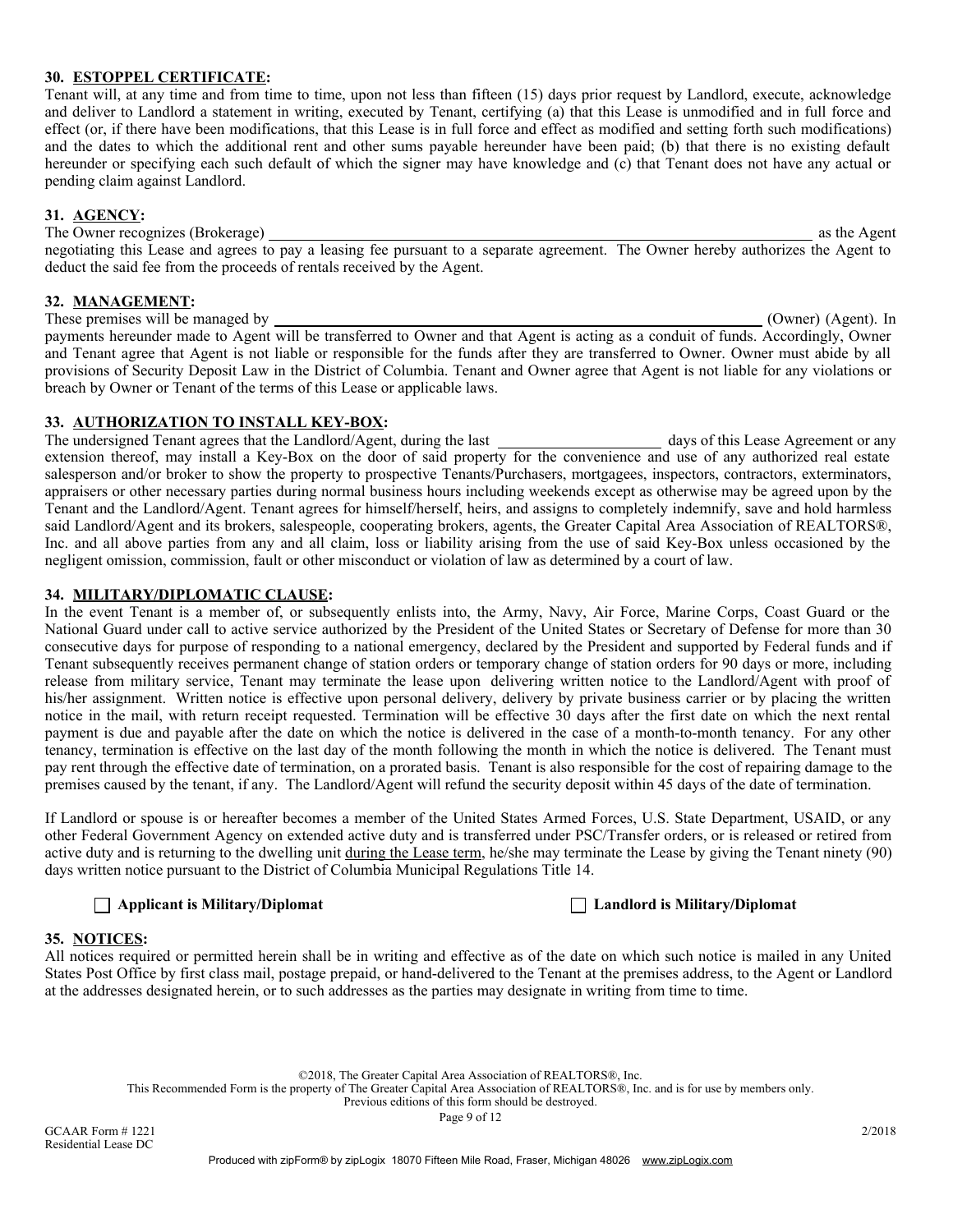## 36. RECEIPTS:

Landlord/Agent agrees to provide to the Tenant a written receipt for payments of rent including remaining unpaid balance if the Tenant pays with cash or a money order.

#### 37. MISCELLANEOUS:

A. Tenant acknowledges that, if requested, Tenant did receive prior to this Lease execution a copy of the proposed form of Lease in writing, complete in every material detail, except for the date, the name and address of the tenant, the designation of the premises, and the rental rate without requiring execution of the Lease or any prior deposit.

B. If this Lease contains a Lease Option Agreement the lease must state on its face: THIS IS NOT A CONTRACT TO BUY.

C. The conditions and agreements contained herein are binding on and are legally enforceable by the parties hereto, their heirs, personal representatives, executors, administrators, successors and assigns, respectively, and no waiver of any breach of any condition or agreement contained herein will be construed to be a waiver of the condition or agreement of any subsequent breach thereof or of this lease.

D. Tenant acknowledges that the statements and representations made in the signed application for said premises are true; that said statements have induced Landlord/Agent to enter into this Lease; that they are deemed a part of this Lease; and that the falsity of any of them constitutes a breach hereof and entitles the Landlord/Agent to the same relief as a breach of any other covenant or condition contained herein.

E. This Lease contains the final and entire agreement between the parties hereto and neither they nor their agents are bound by any terms, conditions, statements, warranties or representations, oral or written, not herein contained. This Lease Agreement has been executed in duplicate and the Tenant acknowledges that a copy thereof was delivered to him at the time the Lease was fully executed.

F. It is understood and agreed by the parties hereto that if any part, term, or provision of this Lease is by the Courts held to be illegal or in conflict with any law of the state or county where made, the validity of the remaining portions or provisions are not affected, and the rights and obligations of the parties will be construed and enforced as if the contract did not contain the particular part, term, or provision held to be invalid.

G. Plural can be substituted for the singular number in any place or places herein in which the context may require such substitution. Tenant expressly warrants that the Tenant is of legal age and acknowledges that this warranty is being made for the purpose of inducing Landlord/Agent to lease the premises aforementioned.

H. The paragraph headings appearing in this Lease have been inserted for the purpose of convenience and ready reference only. They do not purport to and shall not be deemed to define, limit or extend the scope or intent of the paragraphs to which they appertain.

I. If Tenant is inadvertently locked out, Tenant agrees to call a licensed locksmith to provide access to the property. If a professional locksmith is necessary, Tenant agrees to pay any charges incurred at the time access is given. If the lock must be rekeyed, Tenant agrees to provide the new key to the Landlord or Agent, whichever is managing the property, within 24 hours.

J. The Seller must disclose pursuant to the requirements of DC Law L20-0135, Air Quality Amendment Act of 2013, information known or that should have been known about the presence of indoor mold contamination, as defined in D.C. Official Code §§ 8-241.01 *et seq.*, in the rental unit or common areas in the previous three (3) years, unless the mold has been remediated by an indoor mold remediation professional certified and licensed by the District. For more information, go to http://ddoe.dc.gov/moldlicensureregs/ .

#### 38. EMERGENCY NUMBER:

In the event of an emergency affecting the health, safety, or welfare of the Tenant or any property thereof, the Tenant may contact the Landlord, or its agent, at any time by calling the following emergency number: .

#### 39. LEAD PAINT:

Housing built before 1978 may contain lead-based paint. Lead from paint, paint chips, and dust can pose health hazards if not taken care of properly. Lead exposure is especially harmful to young children and pregnant women. Before renting pre-1978 housing, landlords must disclose the presence of known lead-based paint and lead-based paint hazards in the dwelling. Tenants must also receive a Federally approved pamphlet on lead poisoning prevention as well as the District Department of Environment (DDOE) lead disclosure instructions.

©2018, The Greater Capital Area Association of REALTORS®, Inc.

This Recommended Form is the property of The Greater Capital Area Association of REALTORS®, Inc. and is for use by members only.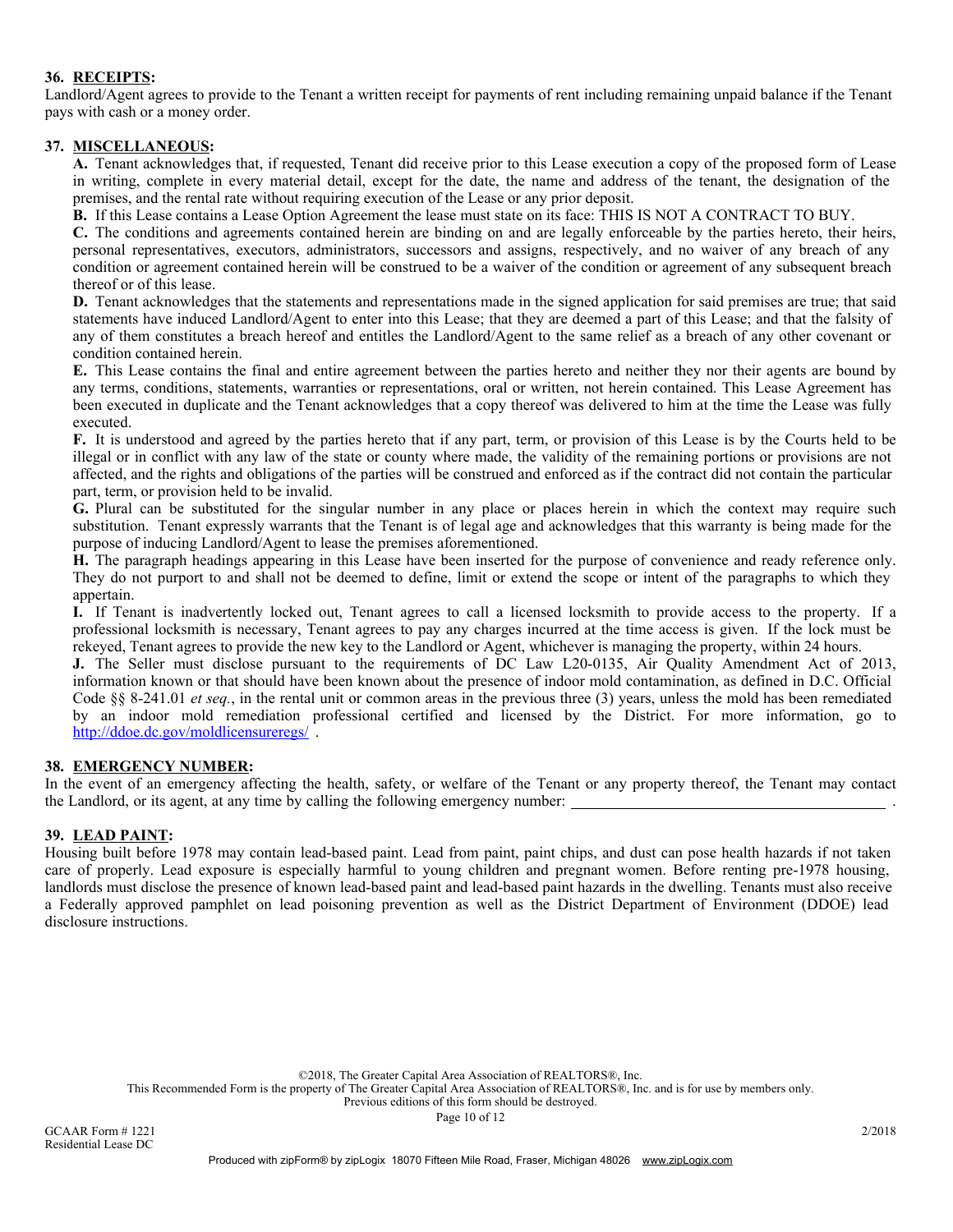# 40. LANDLORD REQUIREMENTS UNDER HOUSING REGULATIONS OF DC:

Tenant acknowledges receipt from Landlord/Agent of a copy of the following provisions of the Housing Regulations of the District of Columbia: Chapter 3; Section 101; and Section 106. Any clause or covenant contained in this agreement not in accordance with the amended DC Housing Regulations shall be considered null and void. Rent may not be increased more than once per twelve (12) month period for properties not exempt from rent control.

| $\Box$ <b>A.</b> This property is exempt from rent control:<br>Exemption number:<br>BBL number:                                                                                                                                                             |                     |
|-------------------------------------------------------------------------------------------------------------------------------------------------------------------------------------------------------------------------------------------------------------|---------------------|
| $\Box$ <b>B.</b> This property is under rent control:<br>Registration number:<br>BBL number:                                                                                                                                                                |                     |
| (Tenant's Initials)<br><u>and the state of the state of the state of the state of the state of the state of the state of the state of the state of the state of the state of the state of the state of the state of the state of the state of the state</u> | (Tenant's Initials) |
| 41. ADDITIONAL PROVISIONS: Further Provisions and Additions:                                                                                                                                                                                                |                     |
|                                                                                                                                                                                                                                                             |                     |
|                                                                                                                                                                                                                                                             |                     |
|                                                                                                                                                                                                                                                             |                     |

©2018, The Greater Capital Area Association of REALTORS®, Inc.

This Recommended Form is the property of The Greater Capital Area Association of REALTORS®, Inc. and is for use by members only.